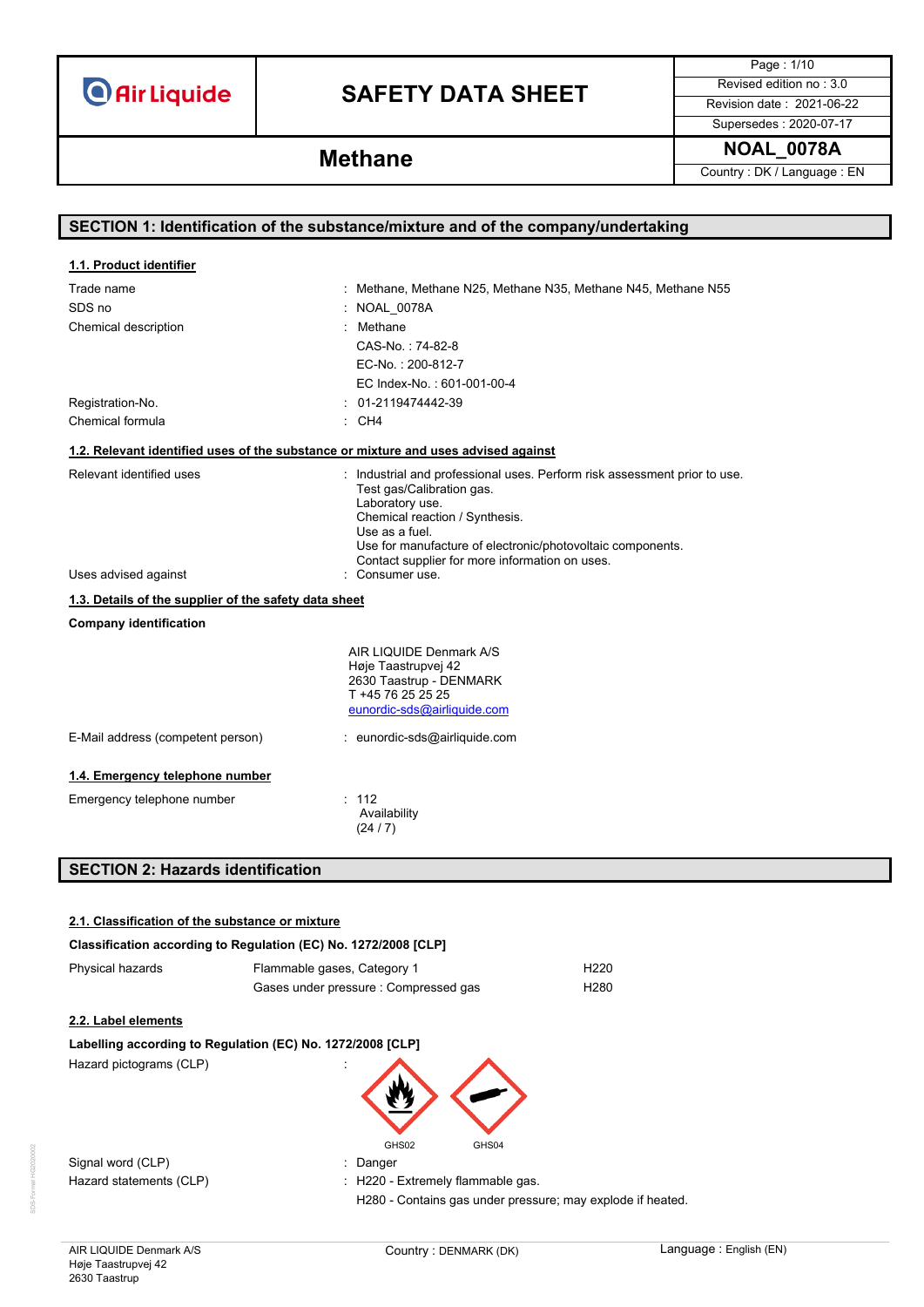## **SAFETY DATA SHEET** Revised edition no : 3.0

Page : 2/10 Supersedes : 2020-07-17

**NOAL\_0078A Methane** Country : DK / Language : EN

| - Prevention : P210 - Keep away from heat, hot surfaces, sparks, open flames and other ignition sources. No |
|-------------------------------------------------------------------------------------------------------------|
| smoking.                                                                                                    |
| - Response : P377 - Leaking gas fire: Do not extinguish, unless leak can be stopped safely.                 |
| P381 - In case of leakage, eliminate all ignition sources.                                                  |

- Storage : P403 - Store in a well-ventilated place.

#### **2.3. Other hazards**

: None.

### **SECTION 3: Composition/information on ingredients**

#### **3.1. Substances**

| <b>Name</b> | <b>Product identifier</b>                                                                                     | Composition [V-%]: | <b>Classification according to</b><br><b>Regulation (EC) No. 1272/2008 [CLP]</b> |
|-------------|---------------------------------------------------------------------------------------------------------------|--------------------|----------------------------------------------------------------------------------|
| Methane     | (CAS-No.) 74-82-8<br>(EC-No.) 200-812-7<br>(EC Index-No.) 601-001-00-4<br>(Registration-No.) 01-2119474442-39 | 100                | Flam. Gas 1. H220<br>Press. Gas (Comp.), H280                                    |

*Contains no other components or impurities which will influence the classification of the product.*

#### : Not applicable. **3.2. Mixtures**

### **SECTION 4: First aid measures**

### **4.1. Description of first aid measures**

| - Inhalation                                                     | : Remove victim to uncontaminated area wearing self contained breathing apparatus. Keep<br>victim warm and rested. Call a doctor. Perform cardiopulmonary resuscitation if breathing<br>stopped. |
|------------------------------------------------------------------|--------------------------------------------------------------------------------------------------------------------------------------------------------------------------------------------------|
| - Skin contact                                                   | : Adverse effects not expected from this product.                                                                                                                                                |
| - Eye contact                                                    | : Adverse effects not expected from this product.                                                                                                                                                |
| - Ingestion                                                      | : Ingestion is not considered a potential route of exposure.                                                                                                                                     |
| 4.2. Most important symptoms and effects, both acute and delayed |                                                                                                                                                                                                  |

: Refer to section 11.

#### **4.3. Indication of any immediate medical attention and special treatment needed**

: None.

### **SECTION 5: Firefighting measures**

| - Suitable extinguishing media                             | : Water spray or fog.               |
|------------------------------------------------------------|-------------------------------------|
|                                                            | Dry powder.                         |
| - Unsuitable extinguishing media                           | : Carbon dioxide.                   |
|                                                            | Do not use water jet to extinguish. |
| 5.2. Special hazards arising from the substance or mixture |                                     |
|                                                            |                                     |

| Specific hazards              | : Exposure to fire may cause containers to rupture/explode. |
|-------------------------------|-------------------------------------------------------------|
| Hazardous combustion products | : Carbon monoxide.                                          |

**5.1. Extinguishing media**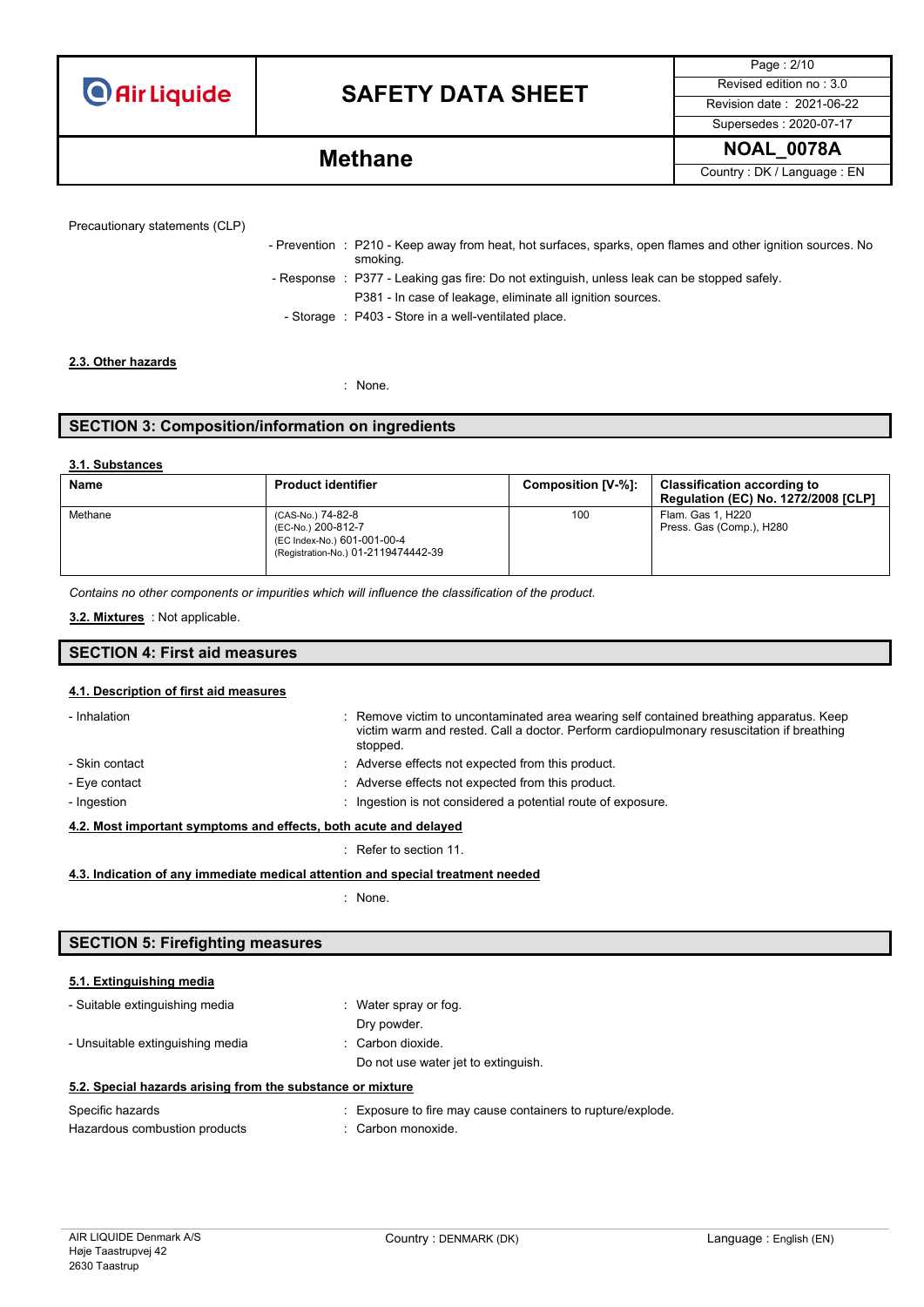

# **SAFETY DATA SHEET** Revised edition no : 3.0

Page : 3/10 Supersedes : 2020-07-17

**NOAL\_0078A Methane**

Country : DK / Language : EN

| 5.3. Advice for firefighters                   |                                                                                                                                                                                                                                                                                                                   |
|------------------------------------------------|-------------------------------------------------------------------------------------------------------------------------------------------------------------------------------------------------------------------------------------------------------------------------------------------------------------------|
| Specific methods                               | : Use fire control measures appropriate for the surrounding fire. Exposure to fire and heat<br>radiation may cause gas receptacles to rupture. Cool endangered receptacles with water spray<br>jet from a protected position. Prevent water used in emergency cases from entering sewers and<br>drainage systems. |
|                                                | If possible, stop flow of product.                                                                                                                                                                                                                                                                                |
|                                                | Use water spray or fog to knock down fire fumes if possible.                                                                                                                                                                                                                                                      |
|                                                | Do not extinguish a leaking gas flame unless absolutely necessary. Spontaneous/explosive re-<br>ignition may occur. Extinguish any other fire.                                                                                                                                                                    |
|                                                | Move containers away from the fire area if this can be done without risk.                                                                                                                                                                                                                                         |
| Special protective equipment for fire fighters | : In confined space use self-contained breathing apparatus.                                                                                                                                                                                                                                                       |
|                                                | Standard protective clothing and equipment (Self Contained Breathing Apparatus) for fire<br>fighters.                                                                                                                                                                                                             |
|                                                | Standard EN 137 - Self-contained open-circuit compressed air breathing apparatus with full<br>face mask.                                                                                                                                                                                                          |
|                                                | Standard EN 469 - Protective clothing for firefighters. Standard - EN 659: Protective gloves for<br>firefighters.                                                                                                                                                                                                 |
|                                                |                                                                                                                                                                                                                                                                                                                   |

### **SECTION 6: Accidental release measures**

### **6.1. Personal precautions, protective equipment and emergency procedures**

|                                                           | : Try to stop release.                                                                                |
|-----------------------------------------------------------|-------------------------------------------------------------------------------------------------------|
|                                                           | Evacuate area.                                                                                        |
|                                                           | Monitor concentration of released product.                                                            |
|                                                           |                                                                                                       |
|                                                           | Consider the risk of potentially explosive atmospheres.                                               |
|                                                           | Wear self-contained breathing apparatus when entering area unless atmosphere is proved to<br>be safe. |
|                                                           | Eliminate ignition sources.                                                                           |
|                                                           | Ensure adequate air ventilation.                                                                      |
|                                                           | Act in accordance with local emergency plan.                                                          |
|                                                           | Stay upwind.                                                                                          |
| 6.2. Environmental precautions                            |                                                                                                       |
|                                                           | : Try to stop release.                                                                                |
| 6.3. Methods and material for containment and cleaning up |                                                                                                       |
|                                                           | : Ventilate area.                                                                                     |
| 6.4. Reference to other sections                          |                                                                                                       |
|                                                           | : See also sections 8 and 13.                                                                         |

### **SECTION 7: Handling and storage**

### **7.1. Precautions for safe handling**

| AIR LIQUIDE Denmark A/S | Country: DENMARK (DK)                                                                            | Language: English (EN)                                                                            |  |  |
|-------------------------|--------------------------------------------------------------------------------------------------|---------------------------------------------------------------------------------------------------|--|--|
|                         | Assess the risk of potentially explosive atmospheres and the need for explosion-proof            |                                                                                                   |  |  |
|                         | Avoid suck back of water, acid and alkalis.                                                      |                                                                                                   |  |  |
|                         | temperature. Contact your gas supplier if in doubt.                                              | Use only properly specified equipment which is suitable for this product, its supply pressure and |  |  |
|                         | Do not smoke while handling product.                                                             |                                                                                                   |  |  |
|                         | Ensure the complete gas system was (or is regularily) checked for leaks before use.              |                                                                                                   |  |  |
|                         | Consider pressure relief device(s) in gas installations.                                         |                                                                                                   |  |  |
|                         | Only experienced and properly instructed persons should handle gases under pressure.             |                                                                                                   |  |  |
|                         | The product must be handled in accordance with good industrial hygiene and safety<br>procedures. |                                                                                                   |  |  |
|                         | Avoid release of product into atmosphere.                                                        |                                                                                                   |  |  |
| Safe use of the product | : Do not breathe gas.                                                                            |                                                                                                   |  |  |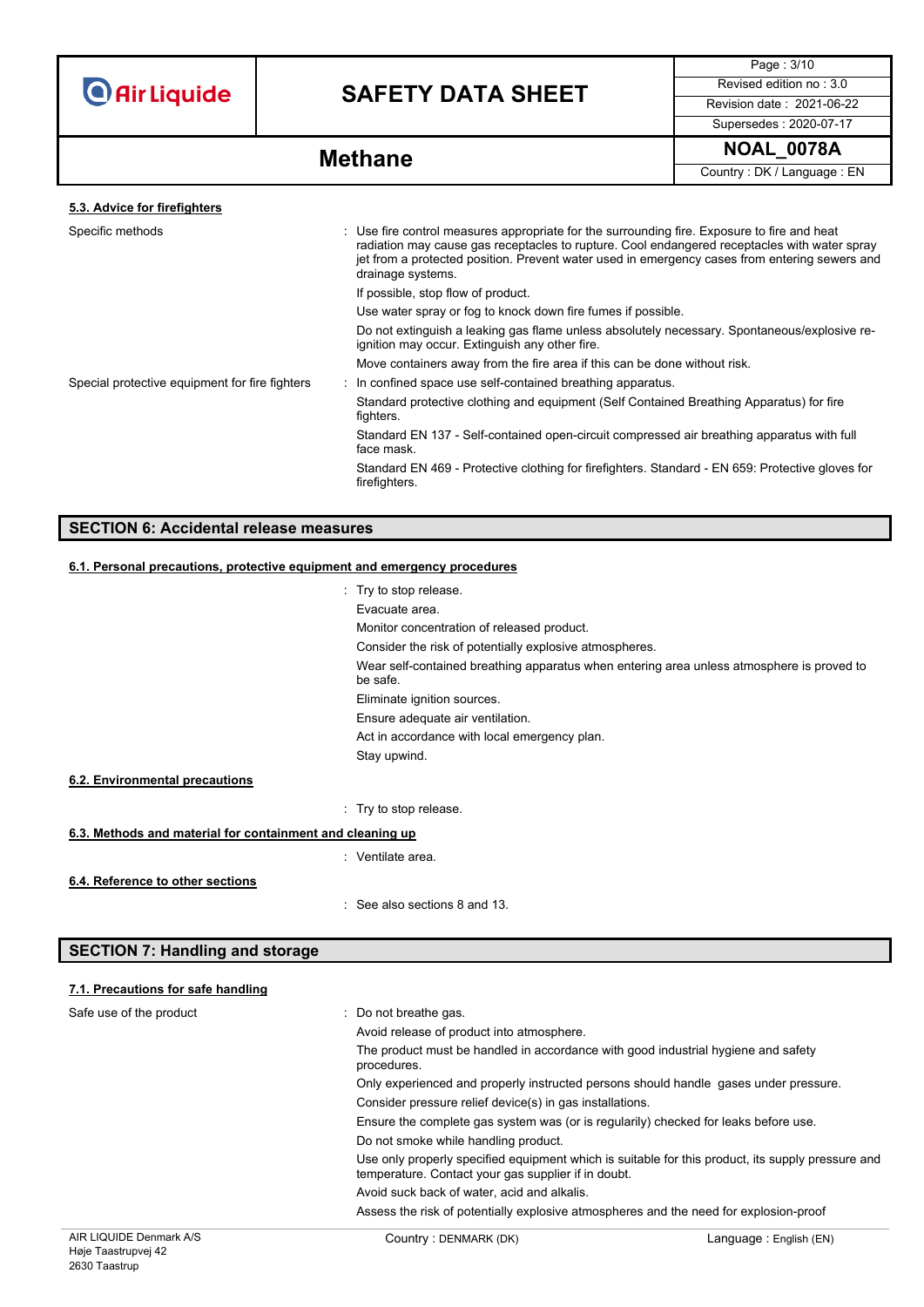# **SAFETY DATA SHEET** Revised edition no : 3.0

Supersedes : 2020-07-17

Page : 4/10

**Methane** 

| <b>NOAL 0078A</b> |
|-------------------|
|-------------------|

Country : DK / Language : EN

|                                                                   | equipment.                                                                                                                                                       |
|-------------------------------------------------------------------|------------------------------------------------------------------------------------------------------------------------------------------------------------------|
|                                                                   | Purge air from system before introducing gas.                                                                                                                    |
|                                                                   | Take precautionary measures against static discharge.                                                                                                            |
|                                                                   | Keep away from ignition sources (including static discharges).                                                                                                   |
|                                                                   | Consider the use of only non-sparking tools.                                                                                                                     |
|                                                                   | Ensure equipment is adequately earthed.                                                                                                                          |
| Safe handling of the gas receptacle                               | Refer to supplier's container handling instructions.                                                                                                             |
|                                                                   | Do not allow backfeed into the container.                                                                                                                        |
|                                                                   |                                                                                                                                                                  |
|                                                                   | Protect containers from physical damage; do not drag, roll, slide or drop.                                                                                       |
|                                                                   | When moving cylinders, even for short distances, use a cart (trolley, hand truck, etc.) designed<br>to transport cylinders.                                      |
|                                                                   | Leave valve protection caps in place until the container has been secured against either a wall<br>or bench or placed in a container stand and is ready for use. |
|                                                                   | If user experiences any difficulty operating valve discontinue use and contact supplier.                                                                         |
|                                                                   | Never attempt to repair or modify container valves or safety relief devices.                                                                                     |
|                                                                   | Damaged valves should be reported immediately to the supplier.                                                                                                   |
|                                                                   | Keep container valve outlets clean and free from contaminants particularly oil and water.                                                                        |
|                                                                   | Replace valve outlet caps or plugs and container caps where supplied as soon as container is<br>disconnected from equipment.                                     |
|                                                                   | Close container valve after each use and when empty, even if still connected to equipment.                                                                       |
|                                                                   | Never attempt to transfer gases from one cylinder/container to another.                                                                                          |
|                                                                   | Never use direct flame or electrical heating devices to raise the pressure of a container.                                                                       |
|                                                                   | Do not remove or deface labels provided by the supplier for the identification of the content of<br>the container.                                               |
|                                                                   | Suck back of water into the container must be prevented.                                                                                                         |
|                                                                   | Open valve slowly to avoid pressure shock.                                                                                                                       |
| 7.2. Conditions for safe storage, including any incompatibilities |                                                                                                                                                                  |
|                                                                   | : Observe all regulations and local requirements regarding storage of containers.                                                                                |
|                                                                   | Containers should not be stored in conditions likely to encourage corrosion.                                                                                     |
|                                                                   | Container valve guards or caps should be in place.                                                                                                               |
|                                                                   | Containers should be stored in the vertical position and properly secured to prevent them from<br>falling over.                                                  |
|                                                                   | Stored containers should be periodically checked for general condition and leakage.                                                                              |
|                                                                   | Keep container below 50°C in a well ventilated place.                                                                                                            |
|                                                                   | Store containers in location free from fire risk and away from sources of heat and ignition.                                                                     |
|                                                                   | Keep away from combustible materials.                                                                                                                            |
|                                                                   | Segregate from oxidant gases and other oxidants in store.                                                                                                        |
|                                                                   | All electrical equipment in the storage areas should be compatible with the risk of a potentially<br>explosive atmosphere.                                       |
| 7.3. Specific end use(s)                                          |                                                                                                                                                                  |
|                                                                   | : None.                                                                                                                                                          |
|                                                                   |                                                                                                                                                                  |

### **SECTION 8: Exposure controls/personal protection**

### **8.1. Control parameters**

| DNEL (Derived-No Effect Level)           | None established. |
|------------------------------------------|-------------------|
| PNEC (Predicted No-Effect Concentration) | None established. |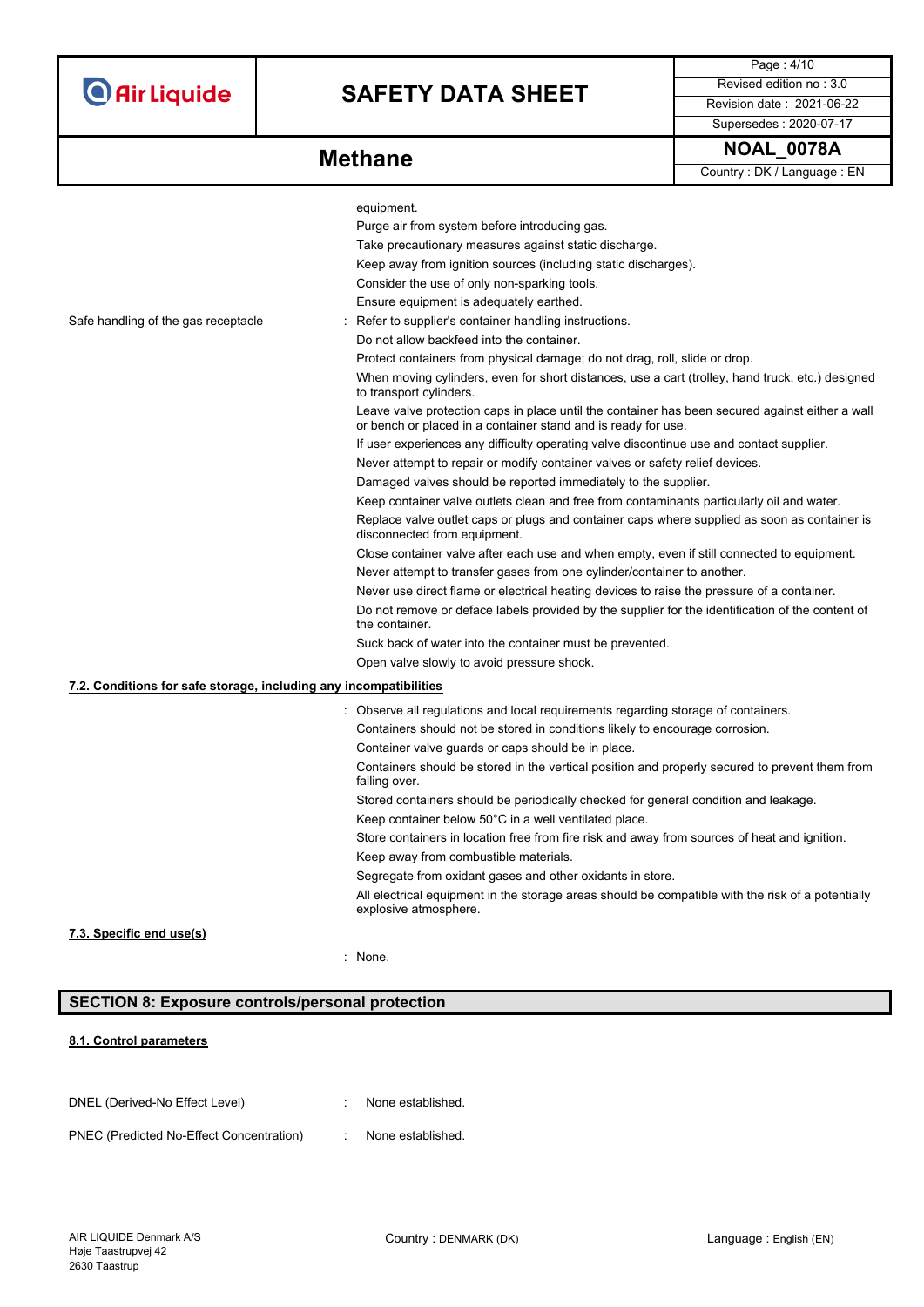

# **SAFETY DATA SHEET** Revised edition no : 3.0

Supersedes : 2020-07-17

Page : 5/10

**NOAL\_0078A Methane**

Country : DK / Language : EN

### **8.2. Exposure controls**

| 8.2.1. Appropriate engineering controls                                   |                                                                                                                                                                                                                                                                                                                                                                                                                                                                                            |
|---------------------------------------------------------------------------|--------------------------------------------------------------------------------------------------------------------------------------------------------------------------------------------------------------------------------------------------------------------------------------------------------------------------------------------------------------------------------------------------------------------------------------------------------------------------------------------|
|                                                                           | : Provide adequate general and local exhaust ventilation.                                                                                                                                                                                                                                                                                                                                                                                                                                  |
|                                                                           | Product to be handled in a closed system.                                                                                                                                                                                                                                                                                                                                                                                                                                                  |
|                                                                           | Systems under pressure should be regularily checked for leakages.                                                                                                                                                                                                                                                                                                                                                                                                                          |
|                                                                           | Ensure exposure is below occupational exposure limits (where available).                                                                                                                                                                                                                                                                                                                                                                                                                   |
|                                                                           | Gas detectors should be used when flammable gases/vapours may be released.                                                                                                                                                                                                                                                                                                                                                                                                                 |
|                                                                           | Consider the use of a work permit system e.g. for maintenance activities.                                                                                                                                                                                                                                                                                                                                                                                                                  |
| 8.2.2. Individual protection measures, e.g. personal protective equipment |                                                                                                                                                                                                                                                                                                                                                                                                                                                                                            |
|                                                                           | . A risk assessment should be conducted and documented in each work area to assess the risks<br>related to the use of the product and to select the PPE that matches the relevant risk. The<br>following recommendations should be considered:<br>PPE compliant to the recommended EN/ISO standards should be selected.                                                                                                                                                                    |
| • Eye/face protection                                                     | : Wear safety glasses with side shields.<br>Standard EN 166 - Personal eye-protection - specifications.                                                                                                                                                                                                                                                                                                                                                                                    |
| • Skin protection                                                         |                                                                                                                                                                                                                                                                                                                                                                                                                                                                                            |
| - Hand protection                                                         | : Wear working gloves when handling gas containers.                                                                                                                                                                                                                                                                                                                                                                                                                                        |
|                                                                           | Standard EN 388 - Protective gloves against mechanical risk.                                                                                                                                                                                                                                                                                                                                                                                                                               |
| - Other                                                                   | Consider the use of flame resistant anti-static safety clothing.<br>Standard EN ISO 14116 - Limited flame spread materials.<br>Standard EN 1149-5 - Protective clothing: Electrostatic properties.<br>Wear safety shoes while handling containers.<br>Standard EN ISO 20345 - Personal protective equipment - Safety footwear.                                                                                                                                                             |
| • Respiratory protection                                                  | Gas filters may be used if all surrounding conditions e.g. type and concentration of the<br>contaminant(s) and duration of use are known.<br>Use gas filters with full face mask, where exposure limits may be exceeded for a short-term<br>period, e.g. connecting or disconnecting containers.<br>Recommended: Filter AX (brown).<br>Gas filters do not protect against oxygen deficiency.<br>Standard EN 14387 - Gas filter(s), combined filter(s) and standard EN136, full face masks. |
| • Thermal hazards                                                         | : None in addition to the above sections.                                                                                                                                                                                                                                                                                                                                                                                                                                                  |
| 8.2.3. Environmental exposure controls                                    | Dafanta baad namibatisma fan nastriatism of anglesians to the istrosomhang. Den assetism 40 fr                                                                                                                                                                                                                                                                                                                                                                                             |

: Refer to local regulations for restriction of emissions to the atmosphere. See section 13 for specific methods for waste gas treatment.

### **SECTION 9: Physical and chemical properties**

### **9.1. Information on basic physical and chemical properties**

Appearance

| Physical state at 20°C / 101.3kPa<br>$\bullet$ | : Gas                                                                   |
|------------------------------------------------|-------------------------------------------------------------------------|
| Colour                                         | : Colourless.                                                           |
| Odour                                          | : Odourless                                                             |
| Odour threshold                                | : Odour threshold is subjective and inadequate to warn of overexposure. |
| рH                                             | Not applicable for gases and gas mixtures.                              |
| Melting point / Freezing point                 | $: -182 °C$                                                             |
| Boiling point                                  | : -161 °C                                                               |
| Flash point                                    | Not applicable for gases and gas mixtures.                              |
| Evaporation rate                               | Not applicable for gases and gas mixtures.                              |
| Flammability (solid, gas)                      | : Extremely flammable gas                                               |
|                                                |                                                                         |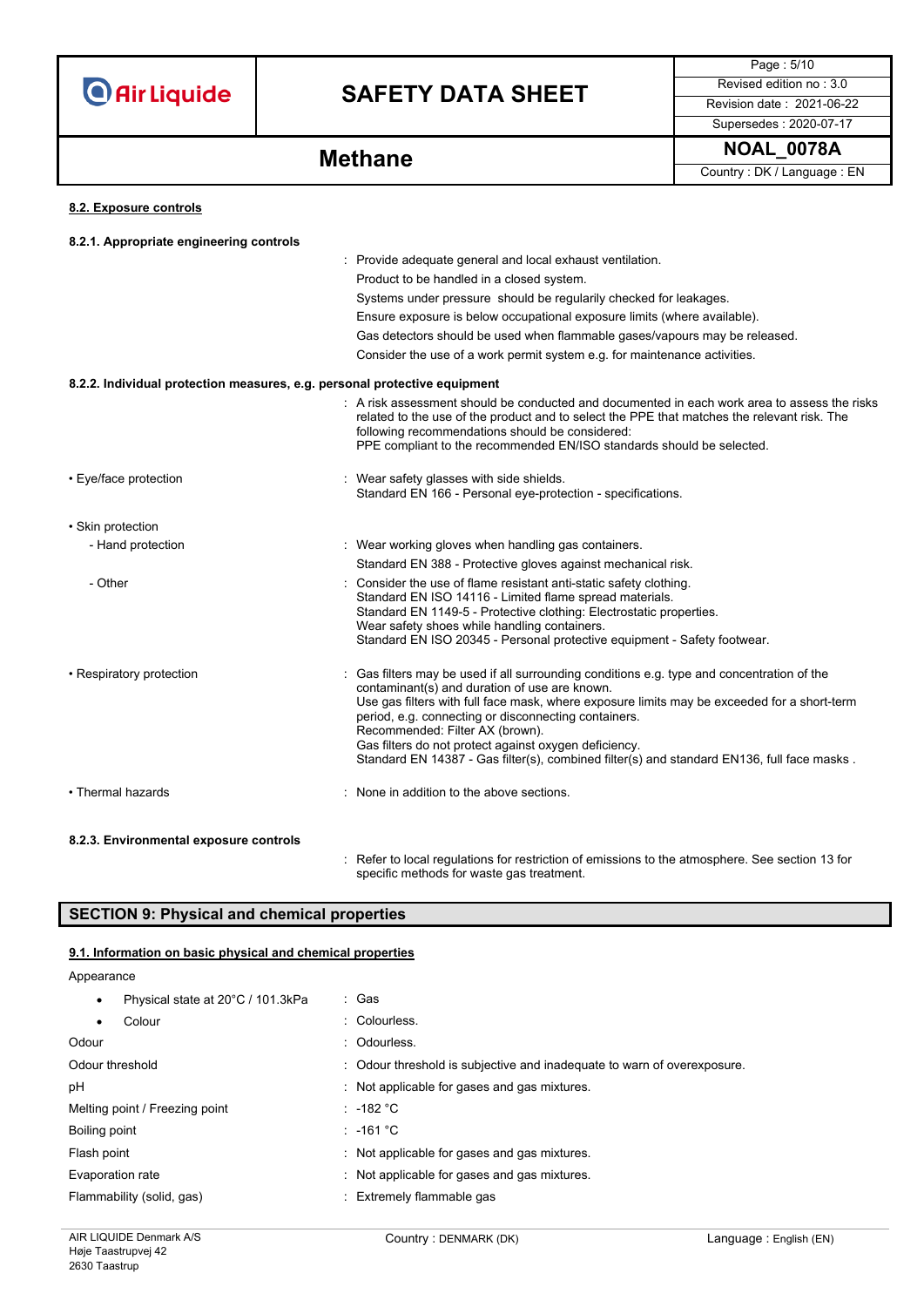# **SAFETY DATA SHEET** Revised edition no : 3.0

Page : 6/10

Supersedes : 2020-07-17

Country : DK / Language : EN

### **NOAL\_0078A Methane**

| <b>Explosive limits</b>                         |    | $4.4 - 17$ vol %             |
|-------------------------------------------------|----|------------------------------|
| Vapour pressure [20°C]                          |    | Not applicable.              |
| Vapour pressure [50°C]                          |    | $\therefore$ Not applicable. |
| Vapour density                                  |    | Not applicable.              |
| Relative density, liquid (water=1)              |    | : 0.42                       |
| Relative density, gas (air=1)                   |    | : 0.6                        |
| Water solubility                                |    | $\therefore$ 26 mg/l         |
| Partition coefficient n-octanol/water (Log Kow) | ÷. | 1.09                         |
| Auto-ignition temperature                       |    | $:595\text{ °C}$             |
| Decomposition temperature                       |    | Not applicable.              |
| Viscosity                                       |    | No reliable data available.  |
| Explosive properties                            |    | Not applicable.              |
| Oxidising properties                            |    | Not applicable.              |
| 9.2. Other information                          |    |                              |
| Molar mass                                      |    | $16$ g/mol                   |
| Critical temperature [°C]                       |    | : -82 °C                     |

|                                          | : Stable under normal conditions.                                    |
|------------------------------------------|----------------------------------------------------------------------|
| 10.3. Possibility of hazardous reactions |                                                                      |
|                                          | : Can form explosive mixture with air.                               |
|                                          | May react violently with oxidants.                                   |
| 10.4. Conditions to avoid                |                                                                      |
|                                          | : Keep away from heat/sparks/open flames/hot surfaces. - No smoking. |
|                                          | Avoid moisture in installation systems.                              |
| 10.5. Incompatible materials             |                                                                      |
|                                          | : Air, Oxidisers.                                                    |
|                                          | For additional information on compatibility refer to ISO 11114.      |
|                                          |                                                                      |

**10.6. Hazardous decomposition products**

**SECTION 10: Stability and reactivity**

**10.1. Reactivity**

**10.2. Chemical stability**

| : Under normal conditions of storage and use, hazardous decomposition products should not be |
|----------------------------------------------------------------------------------------------|
| produced.                                                                                    |

: No reactivity hazard other than the effects described in sub-sections below.

| <b>SECTION 11: Toxicological information</b> |                                                                                                                   |  |
|----------------------------------------------|-------------------------------------------------------------------------------------------------------------------|--|
| 11.1. Information on toxicological effects   |                                                                                                                   |  |
| <b>Acute toxicity</b>                        | : Toxicological effects not expected from this product if occupational exposure limit values are<br>not exceeded. |  |
| Skin corrosion/irritation                    | No known effects from this product.                                                                               |  |
| Serious eye damage/irritation                | : No known effects from this product.                                                                             |  |
| Respiratory or skin sensitisation            | : No known effects from this product.                                                                             |  |
| Germ cell mutagenicity                       | : No known effects from this product.                                                                             |  |
| Carcinogenicity                              | : No known effects from this product.                                                                             |  |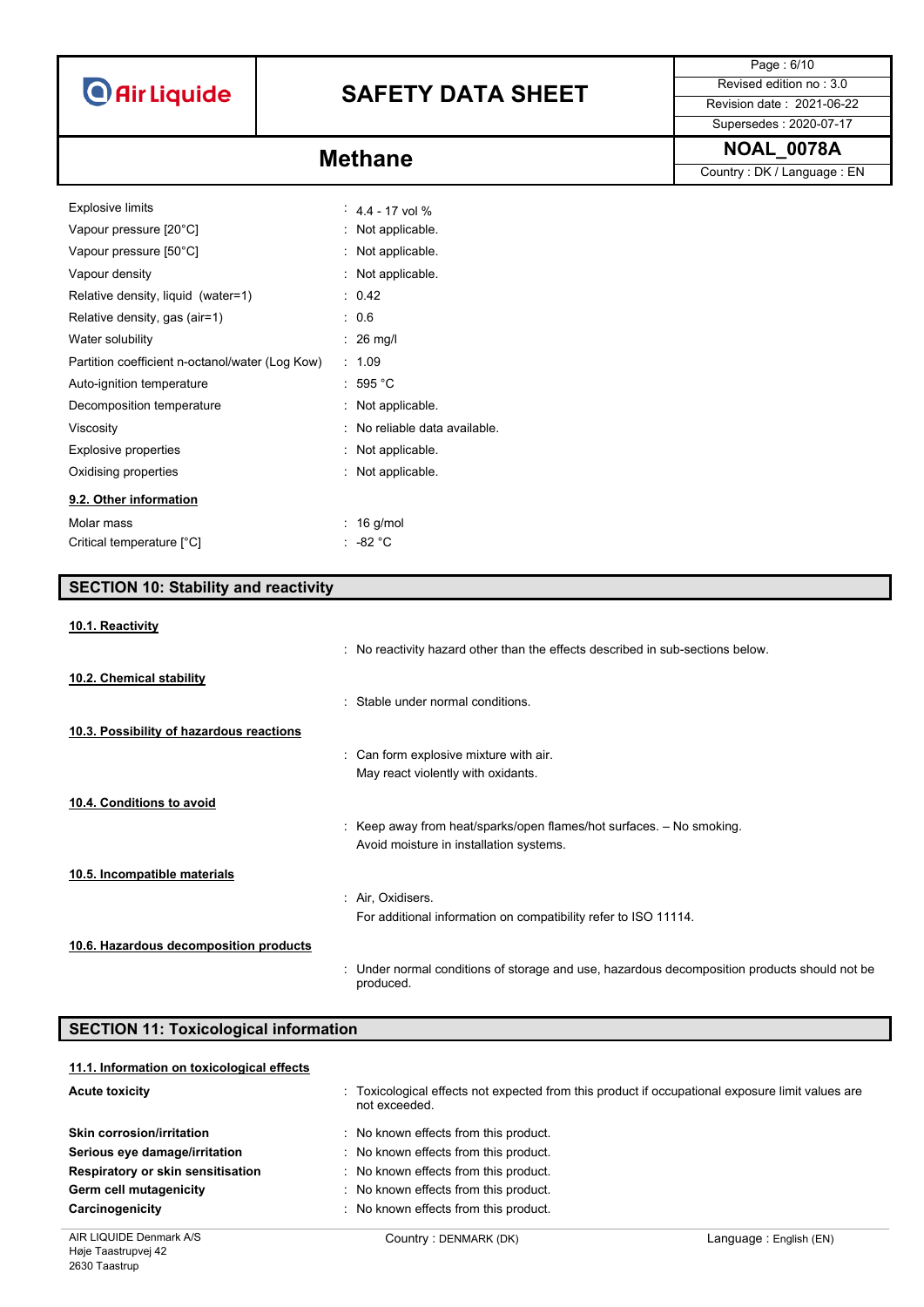# **SAFETY DATA SHEET** Revised edition no : 3.0

Page : 7/10

Supersedes : 2020-07-17

| <b>Methane</b> | <b>NOAL 0078A</b>          |
|----------------|----------------------------|
|                | Country: DK / Language: EN |

### **Reproductive toxicity in the state of the state of the state of the state of the state of the state of the state of the state of the state of the state of the state of the state of the state of the state of the state of**

| Toxic for reproduction: Fertility    | : No known effects from this product.        |
|--------------------------------------|----------------------------------------------|
| Toxic for reproduction: unborn child | No known effects from this product.          |
| <b>STOT-single exposure</b>          | : No known effects from this product.        |
| <b>STOT-repeated exposure</b>        | : No known effects from this product.        |
| <b>Aspiration hazard</b>             | : Not applicable for gases and gas mixtures. |

### **SECTION 12: Ecological information**

### **12.1. Toxicity**

| Assessment                               | : Classification criteria are not met.                                                                                            |
|------------------------------------------|-----------------------------------------------------------------------------------------------------------------------------------|
| EC50 48h - Daphnia magna [mg/l]          | $: 69.4$ mg/l                                                                                                                     |
| EC50 72h - Algae [mg/l]                  | : $19.4 \text{ mq/l}$                                                                                                             |
| LC50 96 h - Fish [mg/l]                  | : $147.5 \text{ mg/l}$                                                                                                            |
| Methane (74-82-8)                        |                                                                                                                                   |
| EC50 48h - Daphnia magna [mg/l]          | 69.4 mg/l                                                                                                                         |
| EC50 72h - Algae [mg/l]                  | $19.4$ mg/l                                                                                                                       |
| LC50 96 h - Fish [mg/l]                  | 147.5 mg/l                                                                                                                        |
| 12.2. Persistence and degradability      |                                                                                                                                   |
| Assessment                               | : The substance is readily biodegradable. Unlikely to persist.                                                                    |
| 12.3. Bioaccumulative potential          |                                                                                                                                   |
| Assessment                               | : Not expected to bioaccumulate due to the low log Kow (log Kow $<$ 4).<br>Refer to section 9                                     |
| 12.4. Mobility in soil                   |                                                                                                                                   |
| Assessment                               | : Because of its high volatility, the product is unlikely to cause ground or water pollution.<br>Partition into soil is unlikely. |
| 12.5. Results of PBT and vPvB assessment |                                                                                                                                   |
| Assessment                               | : Not classified as PBT or vPvB.                                                                                                  |
| 12.6. Other adverse effects              |                                                                                                                                   |
| Other adverse effects                    | : No known effects from this product.                                                                                             |
| Effect on the ozone layer                | $:$ None.                                                                                                                         |
| Global warming potential [CO2=1]         | : 25                                                                                                                              |
| Effect on global warming                 | Contains greenhouse gas(es).<br>When discharged in large quantities may contribute to the greenhouse effect.                      |

### **SECTION 13: Disposal considerations**

### **13.1. Waste treatment methods**

| Contact supplier if guidance is required.                                                                                                                                     |
|-------------------------------------------------------------------------------------------------------------------------------------------------------------------------------|
| Do not discharge into areas where there is a risk of forming an explosive mixture with air.<br>Waste gas should be flared through a suitable burner with flash back arrestor. |
| Do not discharge into any place where its accumulation could be dangerous.                                                                                                    |
| Ensure that the emission levels from local regulations or operating permits are not exceeded.                                                                                 |
| Refer to the EIGA code of practice Doc.30 "Disposal of Gases", downloadable at<br>http://www.eiga.org for more guidance on suitable disposal methods.                         |
| Return unused product in original container to supplier.                                                                                                                      |
|                                                                                                                                                                               |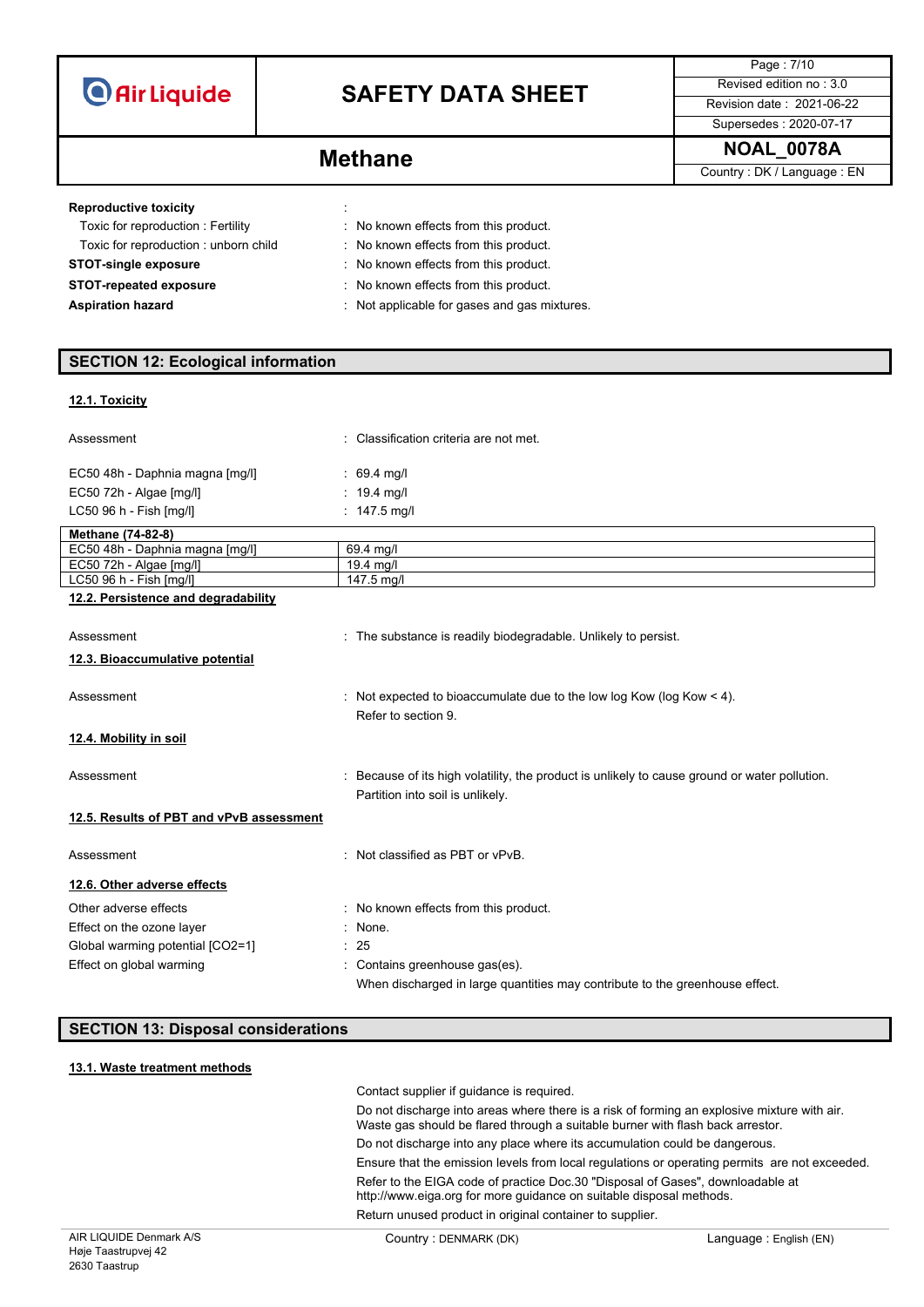## **SAFETY DATA SHEET** Revised edition no : 3.0

Page : 8/10 Supersedes : 2020-07-17

### **NOAL\_0078A Methane**

Country : DK / Language : EN

List of hazardous waste codes (from Commission Decision 2000/532/EC as amended)

: 16 05 04 \*: Gases in pressure containers (including halons) containing hazardous substances.

**13.2. Additional information**

: External treatment and disposal of waste should comply with applicable local and/or national regulations.

### **SECTION 14: Transport information**

#### **14.1. UN number**

UN-No. : 1971

**14.2. UN proper shipping name**

**Transport by road/rail (ADR/RID)** : METHANE, COMPRESSED

**Transport by air (ICAO-TI / IATA-DGR)** : Methane, compressed

**14.3. Transport hazard class(es)** Labelling

- -
	-
- **Transport by sea (IMDG)** : METHANE, COMPRESSED

carriage : Passage forbidden through tunnels of category D and E



 $\therefore$  S-U

: None. None.

### **Transport by road/rail (ADR/RID)**

Class : 2 Classification code : 1F Hazard identification number : 23 Tunnel Restriction : B/D - Tank carriage : Passage forbidden through tunnels of category B, C, D and E. Other

### **Transport by air (ICAO-TI / IATA-DGR)**

| Class / Div. (Sub. risk(s))         | $\therefore$ 2.1 |
|-------------------------------------|------------------|
| Transport by sea (IMDG)             |                  |
| Class / Div. (Sub. risk(s))         | $\cdot$ 21       |
| Emergency Schedule (EmS) - Fire     | $: F-D$          |
| Emergency Schedule (EmS) - Spillage | : S-U            |

### **14.4. Packing group**

Transport by road/rail (ADR/RID) : Not established. Transport by air (ICAO-TI / IATA-DGR) : Not established. Transport by sea (IMDG)  $\qquad \qquad$ : Not established.

### **14.5. Environmental hazards**

| Transport by road/rail (ADR/RID)      |  |
|---------------------------------------|--|
| Transport by air (ICAO-TI / IATA-DGR) |  |

Transport by sea (IMDG) **in the seam of the seam of the ST** in None.

### **14.6. Special precautions for user**

**Packing Instruction(s)** Transport by road/rail (ADR/RID) : P200 Transport by air (ICAO-TI / IATA-DGR)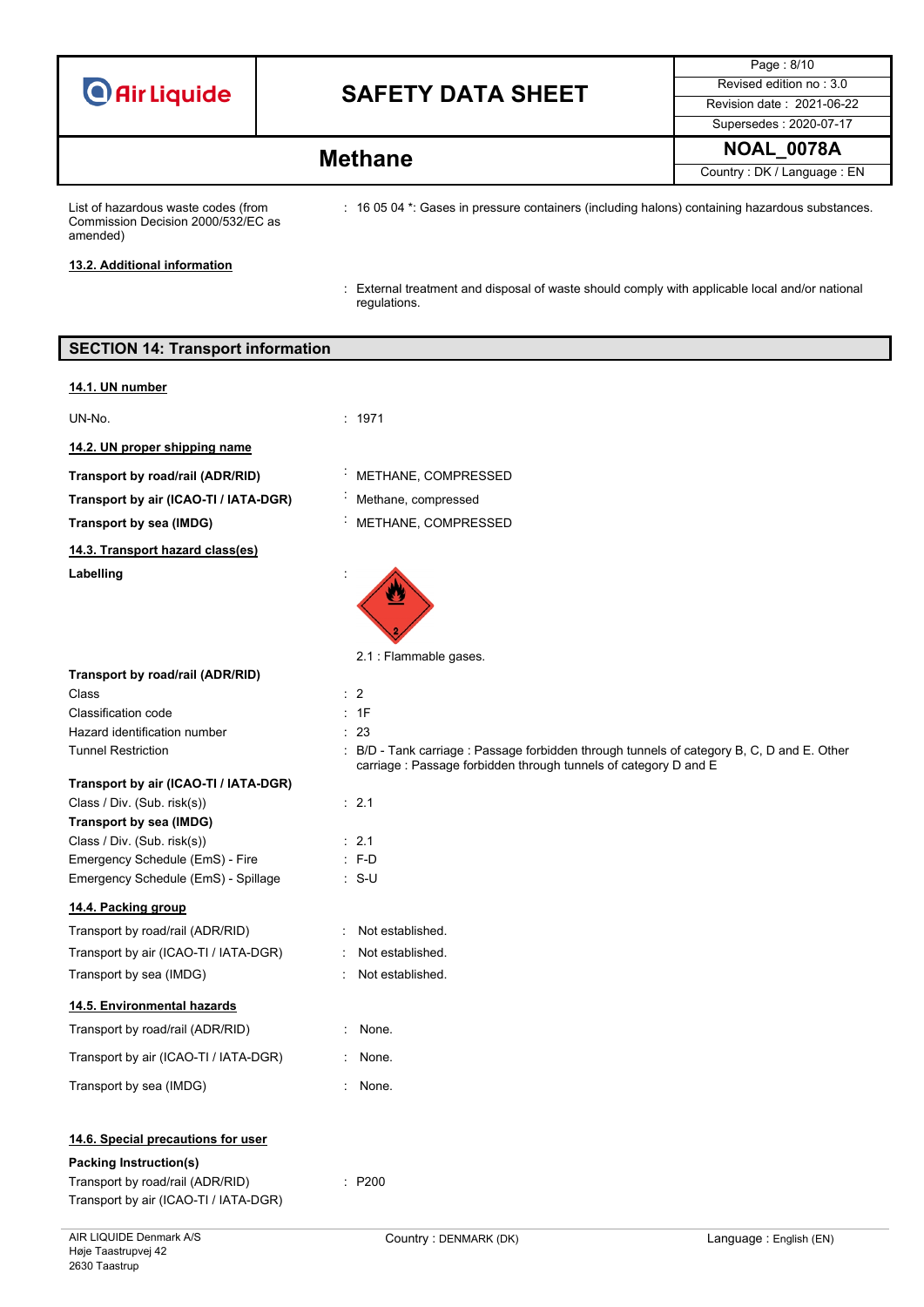## **SAFETY DATA SHEET** Revised edition no : 3.0

Supersedes : 2020-07-17

Page : 9/10

**NOAL\_0078A Methane**

Country : DK / Language : EN

Passenger and Cargo Aircraft : Forbidden. Cargo Aircraft only **Example 200.** 200. Transport by sea (IMDG) **in the seam of the STAN** : P200

Special transport precautions : Avoid transport on vehicles where the load space is not separated from the driver's compartment.

> Ensure vehicle driver is aware of the potential hazards of the load and knows what to do in the event of an accident or an emergency.

- Before transporting product containers:
- Ensure there is adequate ventilation.
- Ensure that containers are firmly secured.
- Ensure valve is closed and not leaking.
- Ensure valve outlet cap nut or plug (where provided) is correctly fitted.
- Ensure valve protection device (where provided) is correctly fitted.

### **14.7. Transport in bulk according to Annex II of Marpol and the IBC Code**

: Not applicable.

### **SECTION 15: Regulatory information**

### **15.1. Safety, health and environmental regulations/legislation specific for the substance or mixture**

| <b>EU-Regulations</b>                     |                                                                             |
|-------------------------------------------|-----------------------------------------------------------------------------|
| Restrictions on use                       | : None.                                                                     |
| Seveso Directive: 2012/18/EU (Seveso III) | : Listed.                                                                   |
| <b>National regulations</b>               |                                                                             |
| National legislation                      | : Ensure all national/local regulations are observed.                       |
| <b>Denmark</b>                            |                                                                             |
| Recommendations Danish Regulation         | : Young people below the age of 18 years are not allowed to use the product |
| 15.2. Chemical safety assessment          |                                                                             |
|                                           | $\therefore$ A CSA has been carried out.                                    |
|                                           |                                                                             |

### **SECTION 16: Other information** Indication of changes **included in the Changes** : Revised safety data sheet in accordance with commission regulation (EU) No 453/2010.